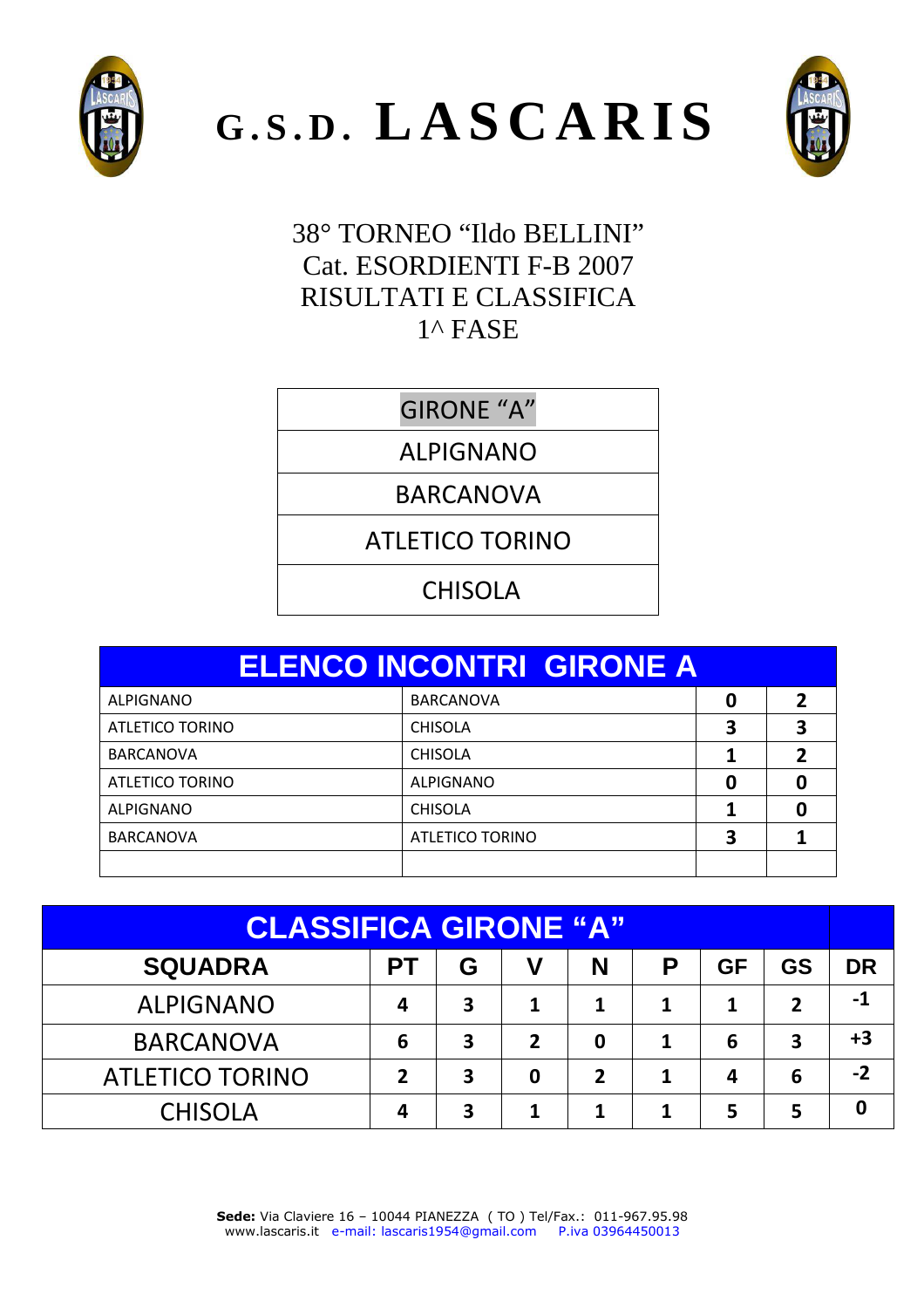

**G . S . D . L A S C A R I S**



38° TORNEO "Ildo BELLINI" Cat. ESORDIENTI F-B 2007 RISULTATI E CLASSIFICA 1^ FASE

#### GIRONE "B"

BARRACUDA

LASCARIS viola

SISPORT J

#### VIRTUS MERCADANTE

| <b>ELENCO INCONTRI GIRONE B</b> |                  |   |    |
|---------------------------------|------------------|---|----|
| <b>BARRACUDA</b>                | V. MERCADANTE    | 0 | 11 |
| <b>LASCARIS viola</b>           | SISPORT J        | 3 |    |
| V. MERCADANTE                   |                  | 3 |    |
| LASCARIS viola                  | <b>BARRACUDA</b> | 3 |    |
| <b>BARRACUDA</b>                | <b>SISPORT J</b> |   | 9  |
| V. MERCADANTE                   | 3                |   |    |
|                                 |                  |   |    |

| <b>CLASSIFICA GIRONE "B"</b> |           |   |   |   |   |           |           |           |
|------------------------------|-----------|---|---|---|---|-----------|-----------|-----------|
| <b>SQUADRA</b>               | <b>PT</b> | G | V | N | Р | <b>GF</b> | <b>GS</b> | <b>DR</b> |
| <b>BARRACUDA</b>             | 0         | 3 | 0 | 0 | 3 | 1         | 23        | $-22$     |
| LASCARIS viola               | 6         | 3 | 2 | 0 |   | 7         | 4         | $+3$      |
| SISPORT J                    | 6         | 3 | 3 | 0 | 1 | 13        | 5         | $+8$      |
| <b>VIRTUS MERCADANTE</b>     | 6         | 3 | 2 | 0 |   | 15        | 4         | $+11$     |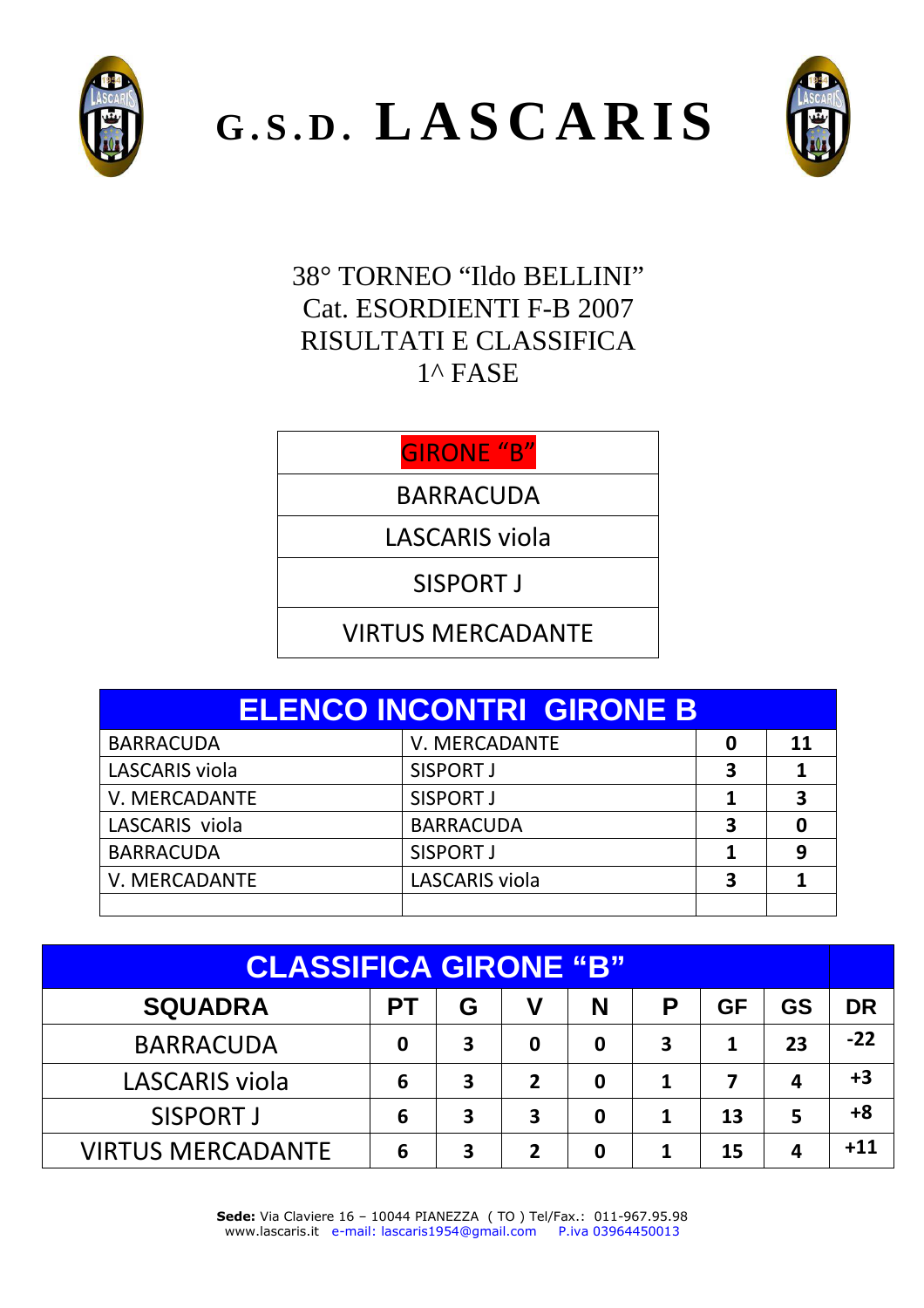





38° TORNEO "Ildo BELLINI" Cat. ESORDIENTI F-B 2007 RISULTATI E CLASSIFICA  $1^{\wedge}$  FASE

GIRONE "C"

LASCARIS bianco

SANMAURO

PINEROLO

VENARIA

|                        | <b>ELENCO INCONTRI GIRONE "C"</b> |              |   |
|------------------------|-----------------------------------|--------------|---|
| <b>PINEROLO</b>        | <b>VENARIA</b>                    | 0            |   |
| <b>LASCARIS bianco</b> | <b>PINEROLO</b>                   | 3            |   |
| SANMAURO               | <b>VENARIA</b>                    |              | 9 |
| LASCARIS bianco        | <b>VENARIA</b>                    | $\mathbf{z}$ |   |
| <b>SANMAURO</b>        | <b>PINEROLO</b>                   | 0            |   |
| LASCARIS bianco        | <b>SANMAURO</b>                   | 10           |   |
|                        |                                   |              |   |

| <b>CLASSIFICA GIRONE "C"</b> |    |   |   |   |                |           |           |           |
|------------------------------|----|---|---|---|----------------|-----------|-----------|-----------|
| <b>SQUADRA</b>               | PТ | G | V | N | P              | <b>GF</b> | <b>GS</b> | <b>DR</b> |
| LASCARIS bianco              | 9  | 3 | 3 | 0 | 0              | 15        | 1         | $+14$     |
| <b>SANMAURO</b>              | 0  | 3 | 0 | 0 | 3              | 1         | 21        | $-20$     |
| <b>PINEROLO</b>              | 3  | 3 | 1 | 0 | $\overline{2}$ | 3         | 5         | $-2$      |
| VENARIA                      | 6  | 3 | 2 | 0 | 1              | 11        | 3         | +8        |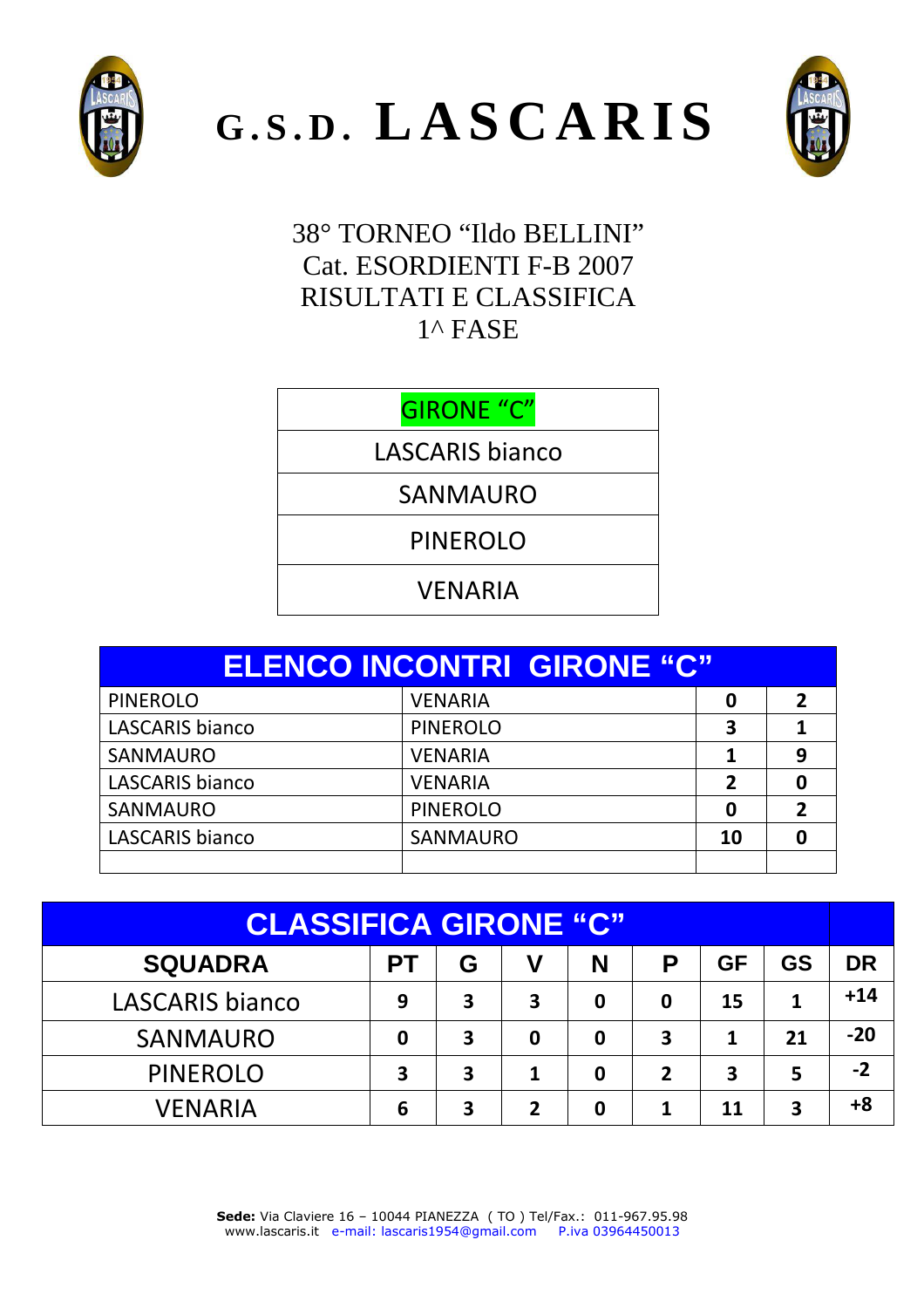





38° TORNEO "Ildo BELLINI" Cat. ESORDIENTI F-B 2007 RISULTATI E CLASSIFICA 1^ FASE

## GIRONE "D"

BACIGALUPO

CBS SCUOLA CALCIO

CALCIO CHIERI

COLLEGNO PARADISO

| <b>ELENCO INCONTRI GIRONE "D"</b> |                          |   |                         |  |  |  |
|-----------------------------------|--------------------------|---|-------------------------|--|--|--|
| <b>BACIGALUPO</b>                 | <b>CALCIO CHIERI</b>     |   | $\overline{\mathbf{z}}$ |  |  |  |
| <b>COLLEGNO PARADISO</b>          | C B S SCUOLA CALCIO      | 4 |                         |  |  |  |
| <b>COLLEGNO PARADISO</b>          | <b>BACIGALUPO</b>        | 4 | 2                       |  |  |  |
| <b>CALCIO CHIERI</b>              | <b>CBS SCUOLA CALCIO</b> | 7 |                         |  |  |  |
| <b>BACIGALUPO</b>                 | <b>CBS SCUOLA CALCIO</b> |   |                         |  |  |  |
| <b>CALCIO CHIERI</b>              | <b>COLLEGNO PARADISO</b> | 2 |                         |  |  |  |
|                                   |                          |   |                         |  |  |  |

| <b>CLASSIFICA GIRONE "D"</b>                                |   |   |   |   |                  |   |   |           |
|-------------------------------------------------------------|---|---|---|---|------------------|---|---|-----------|
| <b>SQUADRA</b><br><b>GS</b><br>V<br>G<br>N<br>GF<br>Р<br>PТ |   |   |   |   |                  |   |   | <b>DR</b> |
| <b>BACIGALUPO</b>                                           |   | 3 | 0 |   | $\boldsymbol{z}$ | 4 |   | -3        |
| <b>CBS SCUOLA CALCIO</b>                                    |   | 3 | 0 |   | $\boldsymbol{z}$ | 3 |   | -4        |
| <b>CALCIO CHIERI</b>                                        | 9 | 3 | 3 | 0 | 0                | 6 | 3 | +3        |
| <b>COLLEGNO PARADISO</b>                                    | 6 | 3 | 7 | 0 |                  | 9 | 5 | +4        |

# 38° TORNEO "Ildo BELLINI"

**Sede:** Via Claviere 16 – 10044 PIANEZZA ( TO ) Tel/Fax.: 011-967.95.98 www.lascaris.it e-mail: lascaris1954@gmail.com P.iva 03964450013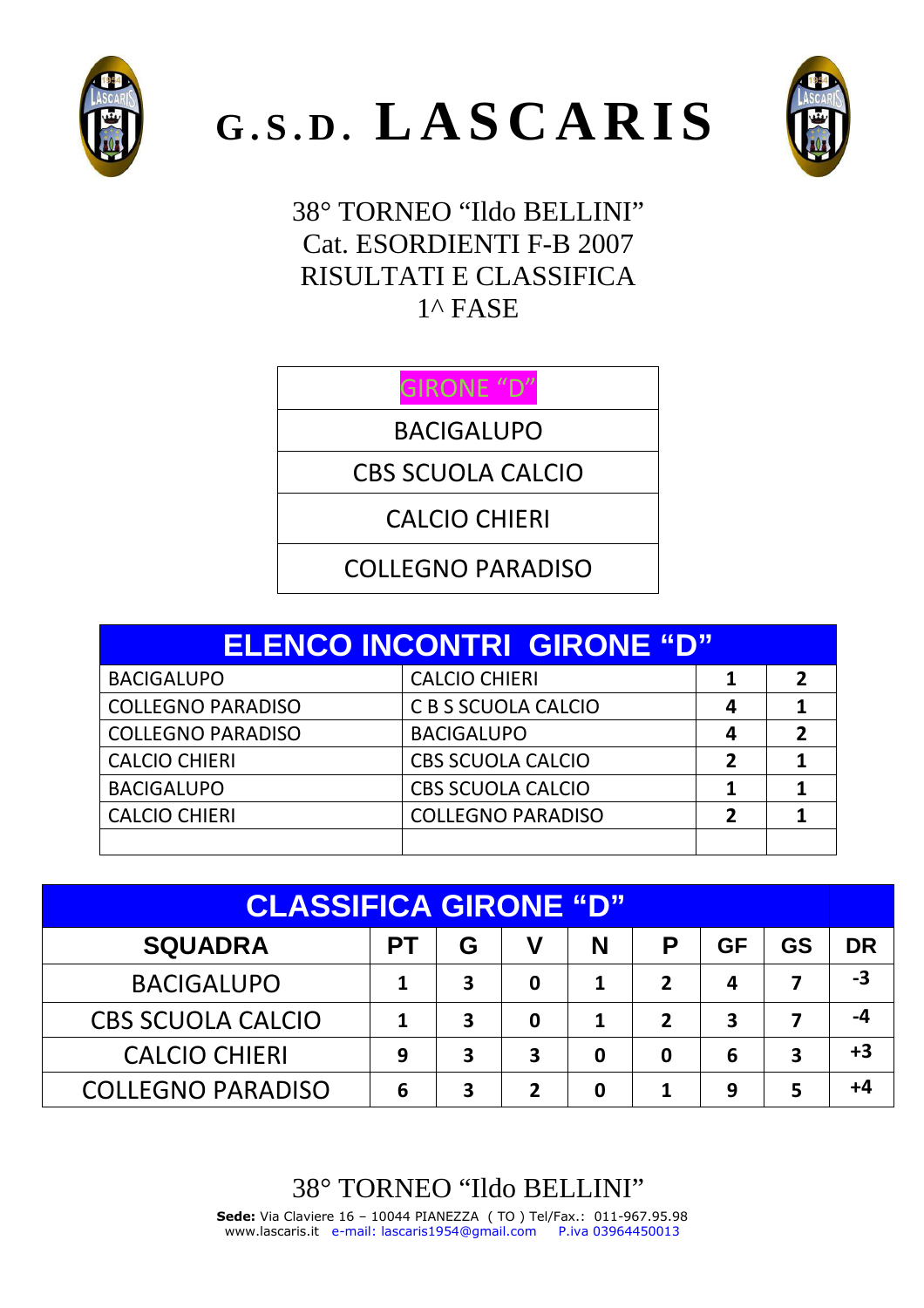





## Cat. ESORDIENTI F-B 2007 RISULTATI E CLASSIFICA 1^ FASE

# GIRONE "E"

LASCARIS nero

### LEINI'

POZZOMAINA

VANCHIGLIA

|                      | <b>ELENCO INCONTRI GIRONE "E"</b> |   |   |
|----------------------|-----------------------------------|---|---|
| POZZOMAINA           | <b>VANCHIGLIA</b>                 | 0 | 8 |
| <b>LASCARIS nero</b> | <b>VANCHIGLIA</b>                 | 0 | 9 |
| LEINI'               | <b>VANCHIGLIA</b>                 |   | 3 |
| <b>LASCARIS nero</b> | POZZOMAINA                        | 2 |   |
| <b>LASCARIS</b> nero | LEINI'                            | 0 |   |
| POZZOMAINA           | LEINI'                            | 3 |   |
|                      |                                   |   |   |

| <b>CLASSIFICA GIRONE "E"</b> |             |                |             |   |                         |           |           |           |
|------------------------------|-------------|----------------|-------------|---|-------------------------|-----------|-----------|-----------|
| <b>SQUADRA</b>               | <b>PT</b>   | G              | V           | N | P                       | <b>GF</b> | <b>GS</b> | <b>DR</b> |
| <b>LASCARIS nero</b>         | 4           | 3              |             | 1 | 1                       | 2         | 9         | $-7$      |
| LEINI'                       | 4           | 3              |             | 1 | 1                       | 5         | 6         | -1        |
| POZZOMAINA                   | $\mathbf 0$ | $\overline{2}$ | $\mathbf 0$ | 0 | $\overline{\mathbf{z}}$ | 3         | 14        | -11       |
| <b>VANCHIGLIA</b>            | 9           | 3              | 3           | 0 | $\mathbf 0$             | 20        |           | $+19$     |